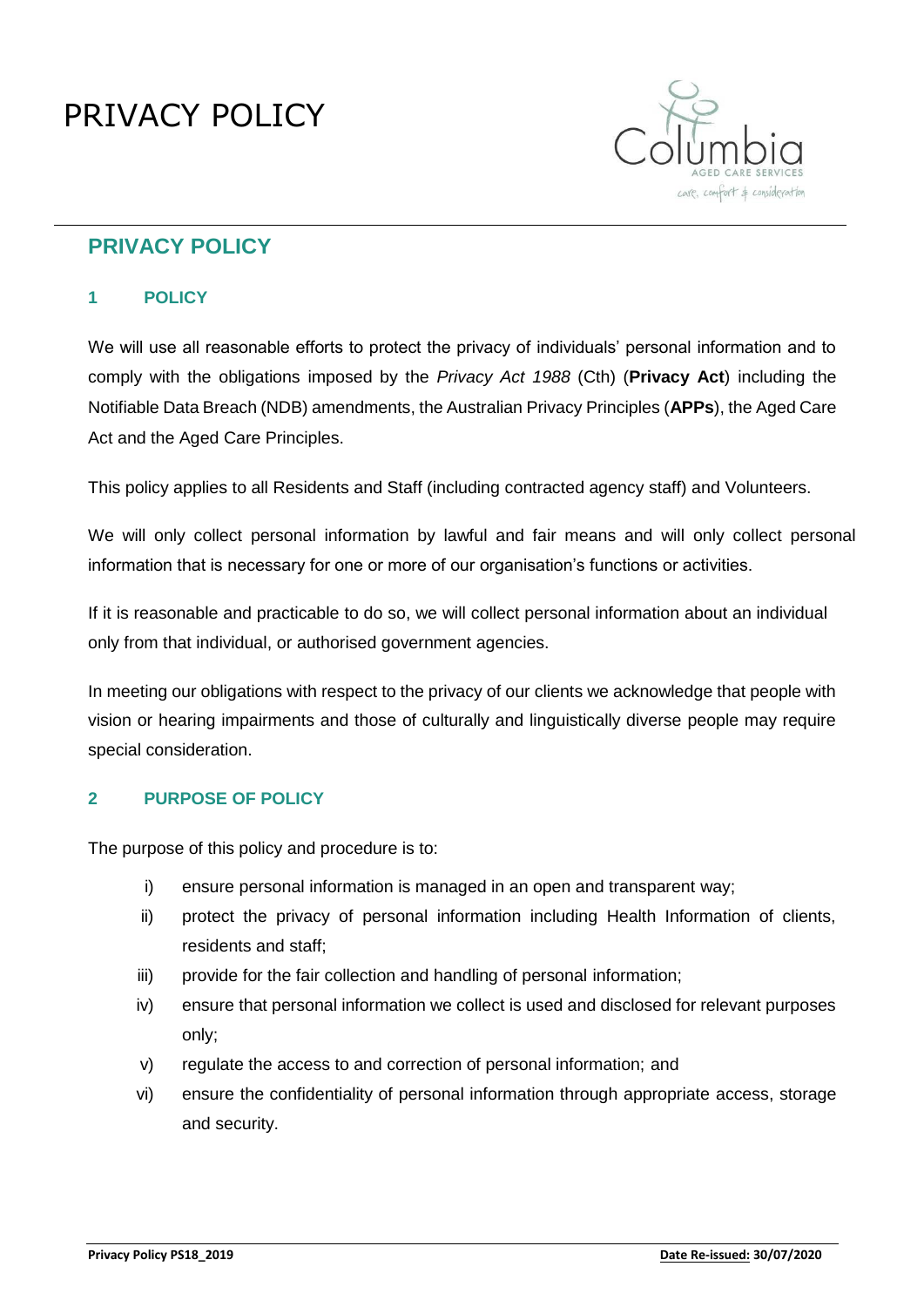## **3 Definitions**

#### **What is "Personal Information"?**

Personal Information is information or an opinion, whether true or not, and whether recorded in a material form or not, about an individual whose identity is apparent, or can reasonably be ascertained, from the information or opinion.

## **What is "Sensitive Information"?**

Sensitive Information includes information or an opinion about an individual's racial or ethnic origin, political opinions, membership of a political association, religious beliefs or affiliations, philosophical beliefs, membership of a professional or trade association, membership of a trade union, sexual preferences or practices, criminal record, biometric information, biometric templates, health information about an individual and genetic information.

#### **What is "Health Information"?**

Health Information is:

- i) information or an opinion about:
	- A. the health or a disability (at any time) of an individual;
	- B. an individual's expressed wishes about the future provision of health services to him or her; or
	- C. a health service provided, or to be provided, to an individual that is also personal information; or
- ii) other personal information collected to provide, or in providing, a health service;
- iii) other personal information about an individual collected in connection with the donation, or intended donation, by the individual of his or her body parts, organs or body substances; or
- iv) genetic information about an individual in a form that is, or could be, predictive of the health of the individual or a genetic relative of the individual.

## **What is "Unsolicited Information"?**

Unsolicited Information is all personal information received from an individual that we did not actively seek to collect.

## **What is an "Employee Record"?**

An Employee Record is a record of personal information relating to the employment of the employee. Examples of personal information relating to the employment of the employee are personal information about all or any of the following:

i) the engagement, training, disciplining or resignation of the employee;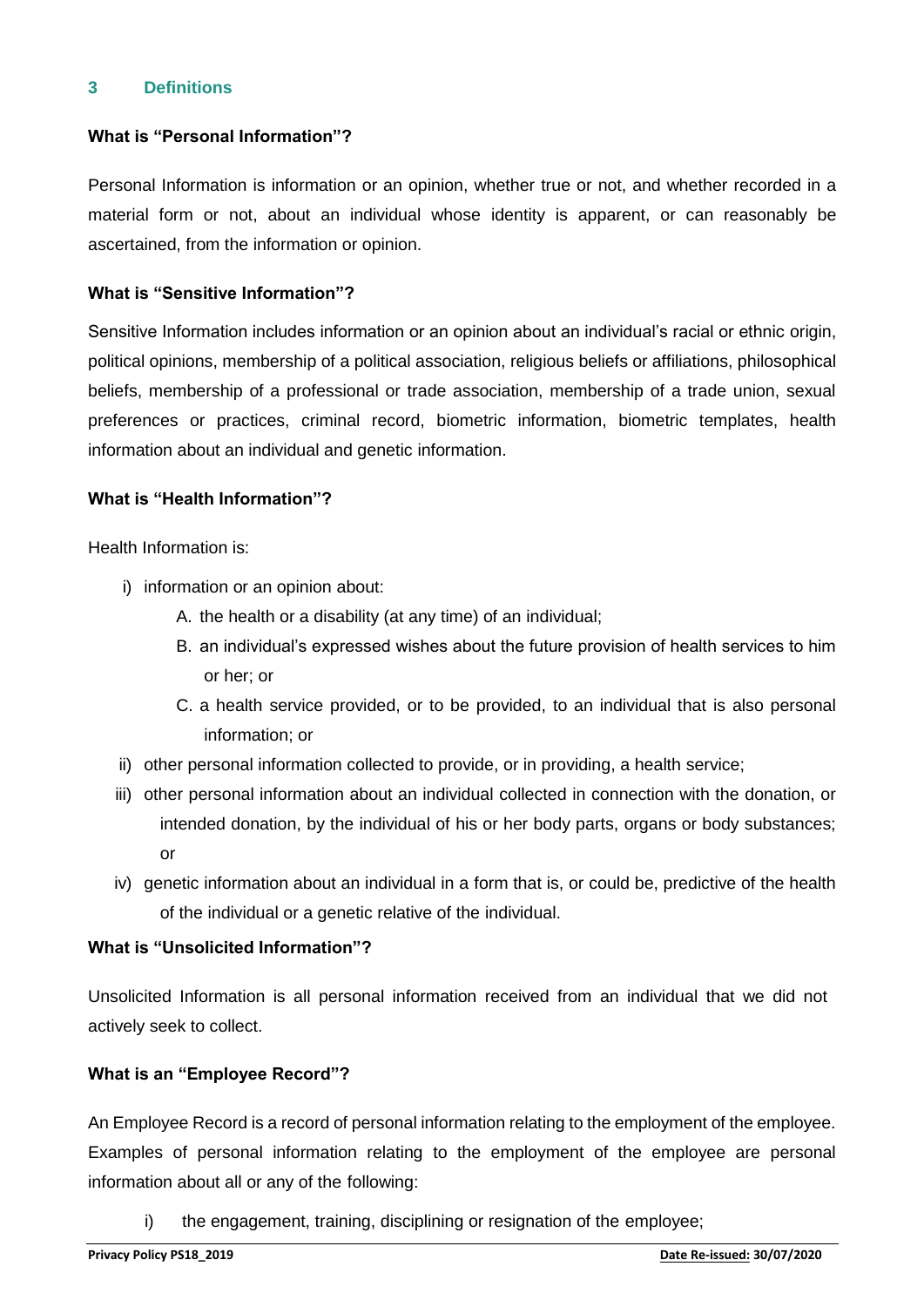- ii) the termination of the employment of the employee;
- iii) the terms and conditions of employment of the employee;
- iv) the employee's personal and emergency contact details;
- v) the employee's performance or conduct;
- vi) the employee's hours of employment;
- vii) the employee's salary or wages;
- viii) the employee's membership of a professional or trade association;
- ix) the employee's trade union membership;
- x) the employee's recreation, long service, sick, personal, maternity, paternity or other leave;
- xi) the employee's taxation, banking or superannuation affairs;
- xii) photo id and biometric data.

## **What is a "Resident Record"?**

A Resident Record is a record of personal information relating to the care of the resident. Examples of resident information relating to the care of the resident are Health Information about the resident and personal information about all or any of the following:

- i) the resident's financial records;
- ii) the resident's health records;
- iii) power of attorney documents
- iv) guardianship order/s
- v) banking details
- vi) next of kin

## **4 COLLECTION, USE AND DISCLOSURE**

We will collect and use information about you during the course of your relationship with us. We explain below when and how we may collect, use and disclose this information.

It is important that the information we hold about you is up to date. You must let us know when the information you have provided has changed.

## **5 COLLECTION OF PERSONAL INFORMATION**

#### **Purpose of collection of Personal Information**

We will only collect Personal Information about an individual by fair and lawful means and only if the information is necessary for one or more of our functions as an aged care provider and collection of the Personal Information is necessary to:

- i) comply with the provisions of state or commonwealth law;
- ii) provide data to government agencies in compliance with state or commonwealth law;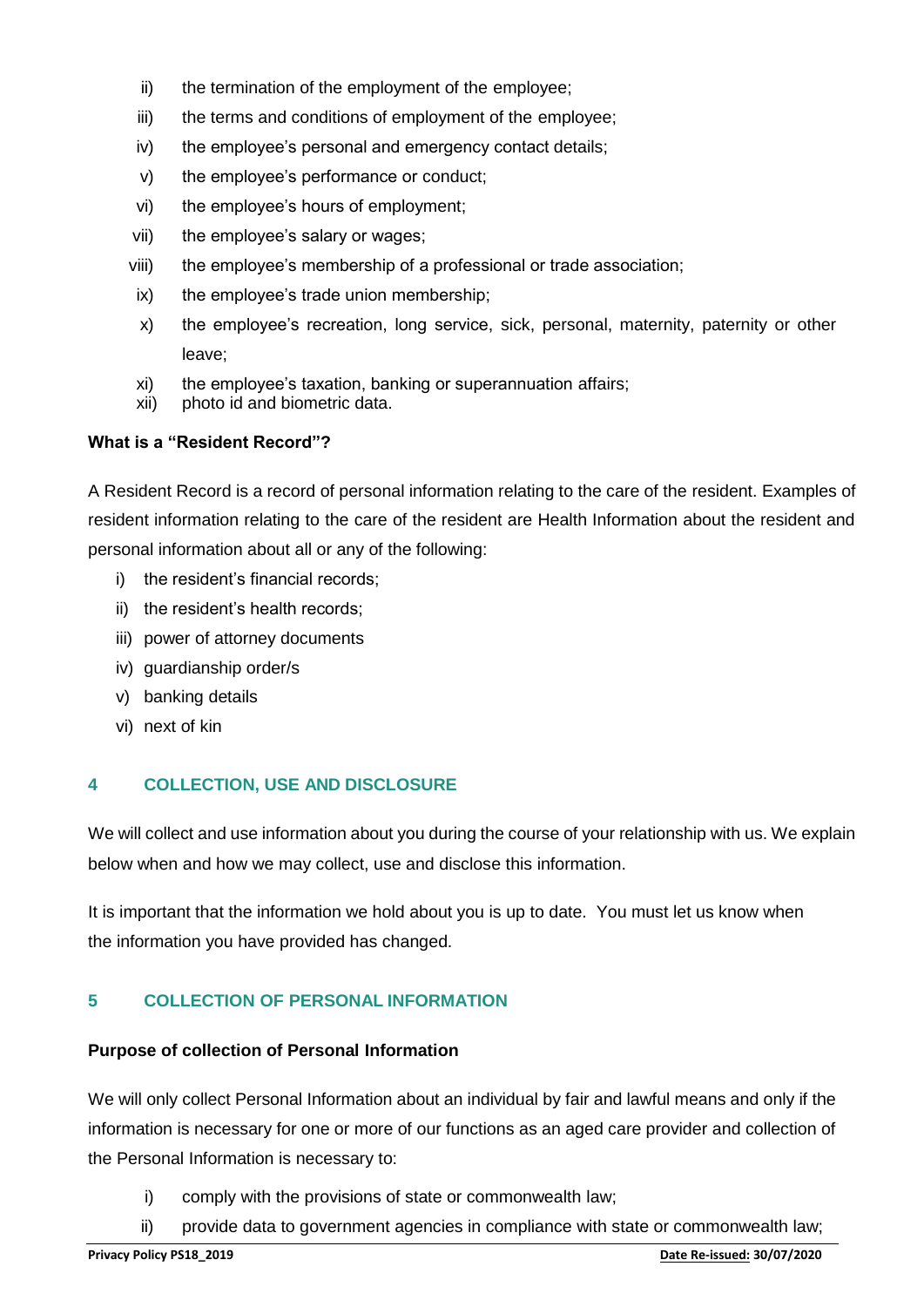- iii) determine eligibility to entitlements provided under any state or commonwealth law;
- v) provide appropriate services and care;
- vi) enable contact with a nominated person regarding a client's health status;
- vii) lawfully liaise with a nominated representative and to contact family if requested or needed.

Some individuals may not want to provide information to us. The information we request is relevant to providing them with the care and services they need. If the individual chooses not to provide us with some or all of the information we request, we may not be able to provide them with the care and services they require.

We will not collect your Sensitive Information (including Health Information) unless the collection of the information is reasonably necessary for or directly related to one or more of our functions and:

- i) you have consented to the collection of this information; or
- ii) the collection of the information is required or authorised by or under an Australian law or a court/tribunal order; or
- iii) a permitted general situation exists to the collection of the information; or a permitted health situation exists in relation to the collection of the information;

## **6 METHODS OF COLLECTION**

Personal Information and Sensitive Information (including Health Information), may be collected:

- i) from a client, resident or employee;
- ii) from any person or organisation that assesses health status or care requirements, for example the Aged Care Assessment Team;
- iii) from the health practitioner of a client or resident;
- iv) from other health providers or facilities;
- v) from family members or significant persons of a client or resident; and
- vi) from a legal advisor of a client or resident;
- vii) from the ATO or relevant government departments;
- viii) our website, social media and other online platforms;
- ix) Telephone/fax communications
- x) Video footage via CCTV recordings whilst on premises

We will collect Personal Information from the client or resident unless:

- i) we have the consent of the client or resident to collect the information from someone else; or
- ii) we are required or authorised by law to collect the information from someone else; or
- iii) it is unreasonable or impractical to do so.

At admission, staff, client or resident's should identify any parties from whom they do not wish Personal Information accessed or to whom they do not wish Personal Information provided. This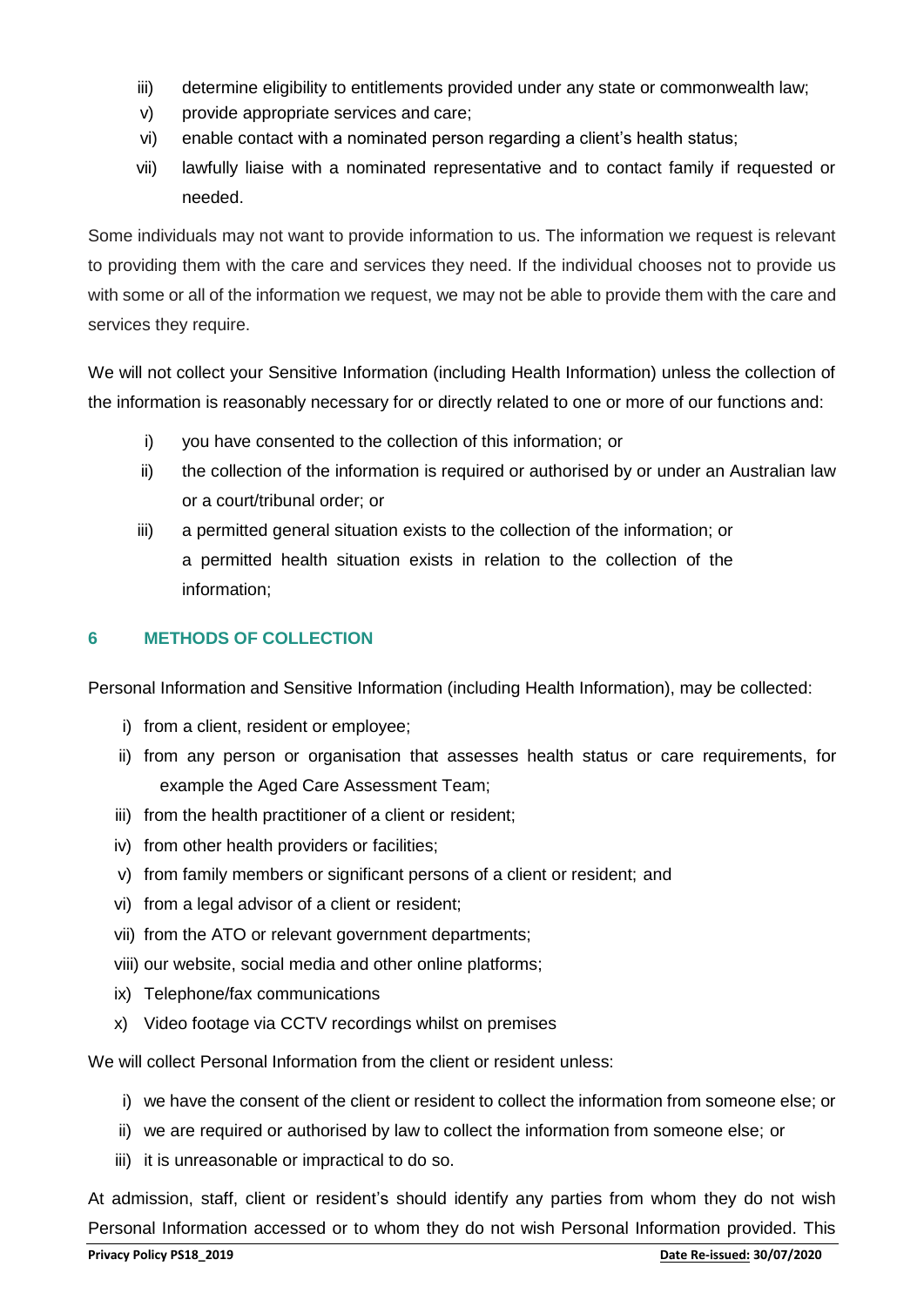should be recorded in the file of the client or resident and complied with to the extent permitted by law.

## **Unsolicited Information**

If we receive Personal Information from an individual that we have not solicited and we could not have obtained the information by lawful means, we will destroy or de-identify the information as soon as practicable and in accordance with the law.

#### **Electronic communications**

Where possible, encryption is enabled between server and endpoints. Transmission of information via the internet has inherent risks. You should be aware of the risks when sending personal information, to any party, via email or via web. If you are concerned of the risks then you may use other methods of communication, such as post, fax or phone.

## **Personal records**

We must keep a record in respect of staff about:

- i) basic employment details such as the name of the employer and the employee and the nature of their employment (eg part-time, full-time, permanent, temporary or casual);
- ii) pay;
- iii) overtime hours;
- iv) averaging arrangements;
- v) leave entitlements;
- vi) superannuation contributions;
- vii) termination of employment (where applicable);
- viii) individual flexibility arrangements and guarantees of annual earnings; and
- ix) photographs video/audio recordings and biometric data.

We may also collect Personal Information about a staff member relating to their employment being Employee Records (as defined above).

#### **Resident records**

We must keep a record in respect or residents about:

- i) financial details;
- ii) next of kin details;
- iii) Centrelink details;
- iv) Department of veteran affairs;
- v) Power of attorney/guardianship details;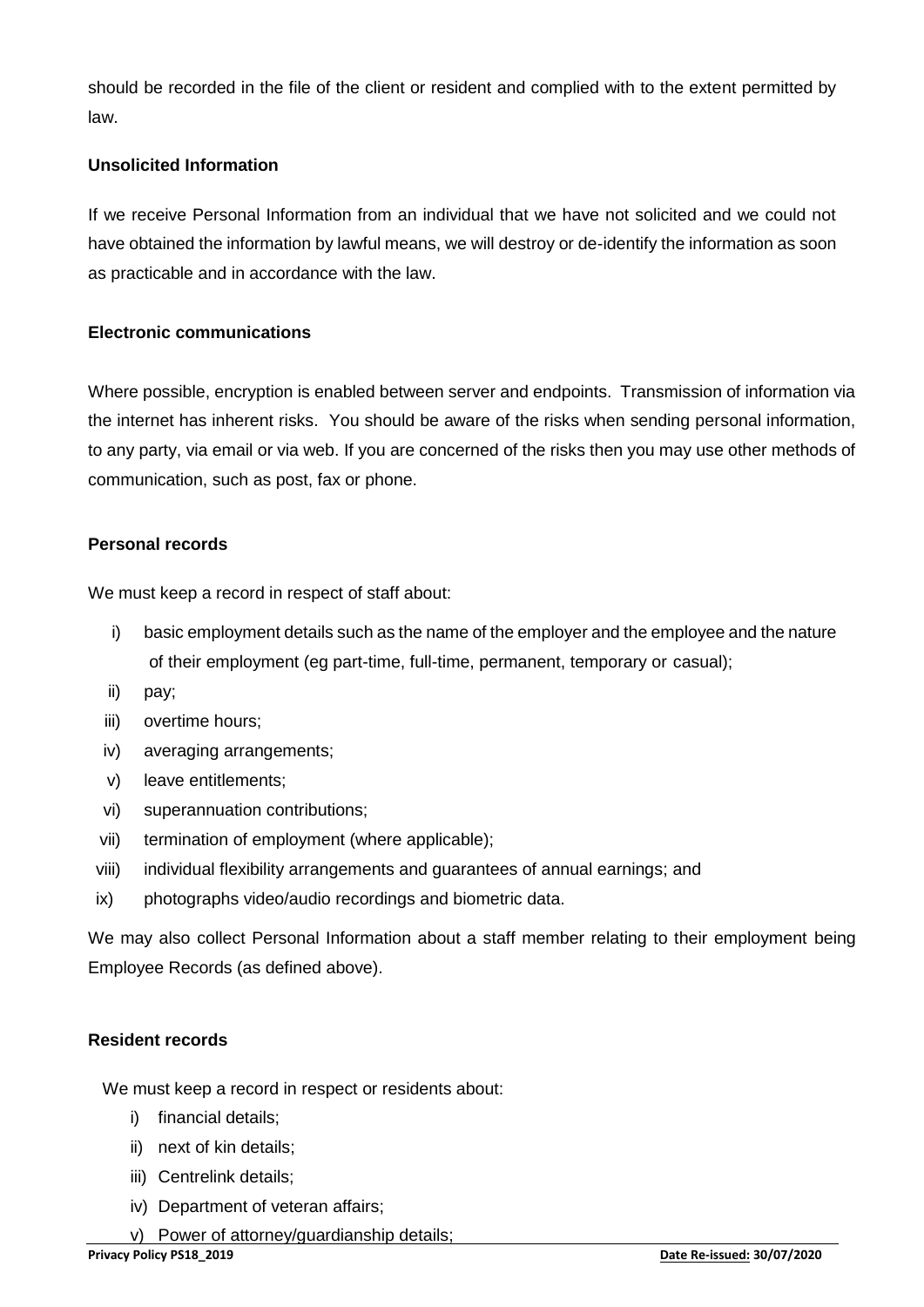- vi) Medical details; and
- vii) Will;

## **Notification**

We will at or before the time or as soon as practicable after we collect Personal Information from an individual take all reasonable steps to ensure that the individual is notified or made aware of:

- i) our identity and contact details;
- ii) the purpose for which we are collecting Personal Information;
- iii) the identity of other entities or persons to whom we usually disclose Personal Information to;
- iv) that our privacy policy contains information about how the individual may complain about a breach of the APPs and how we will deal with a complaint;
- v) whether we are likely to disclose Personal Information to overseas recipients and if so, the countries in which such recipients are likely to be located and if practicable, to specify those countries.

#### **Use and disclosure of information**

#### **a) Permitted disclosure**

We may not use or disclose Personal Information for a purpose other than the primary purpose of collection, unless:

- i) the secondary purpose is related to the primary purpose (and if Sensitive Information directly related) and the individual would reasonably expect disclosure of the information for the secondary purpose;
- ii) the individual has consented; the information is Health Information and the collection, use or disclosure is necessary for research, the compilation or analysis of statistics, relevant to public health or public safety, it is impractical to obtain consent, the use or disclosure is conducted within the privacy principles and guidelines and we reasonably believe that the recipient will not disclose the Health Information;
- iii) we believe on reasonable grounds that the disclosure is necessary to prevent or lessen a serious and imminent threat to an individual's life, health or safety or a serious threat to public health or public safety;
- iv) we have reason to suspect unlawful activity and use or disclose the Personal Information as part of our investigation of the matter or in reporting our concerns to relevant persons or authorities;
- v) we reasonably believe that the use or disclosure is reasonably necessary to allow an enforcement body to enforce laws, protect the public revenue, prevent seriously improper conduct or prepare or conduct legal proceedings; or
- vi) the use or disclosure is otherwise required or authorised by law.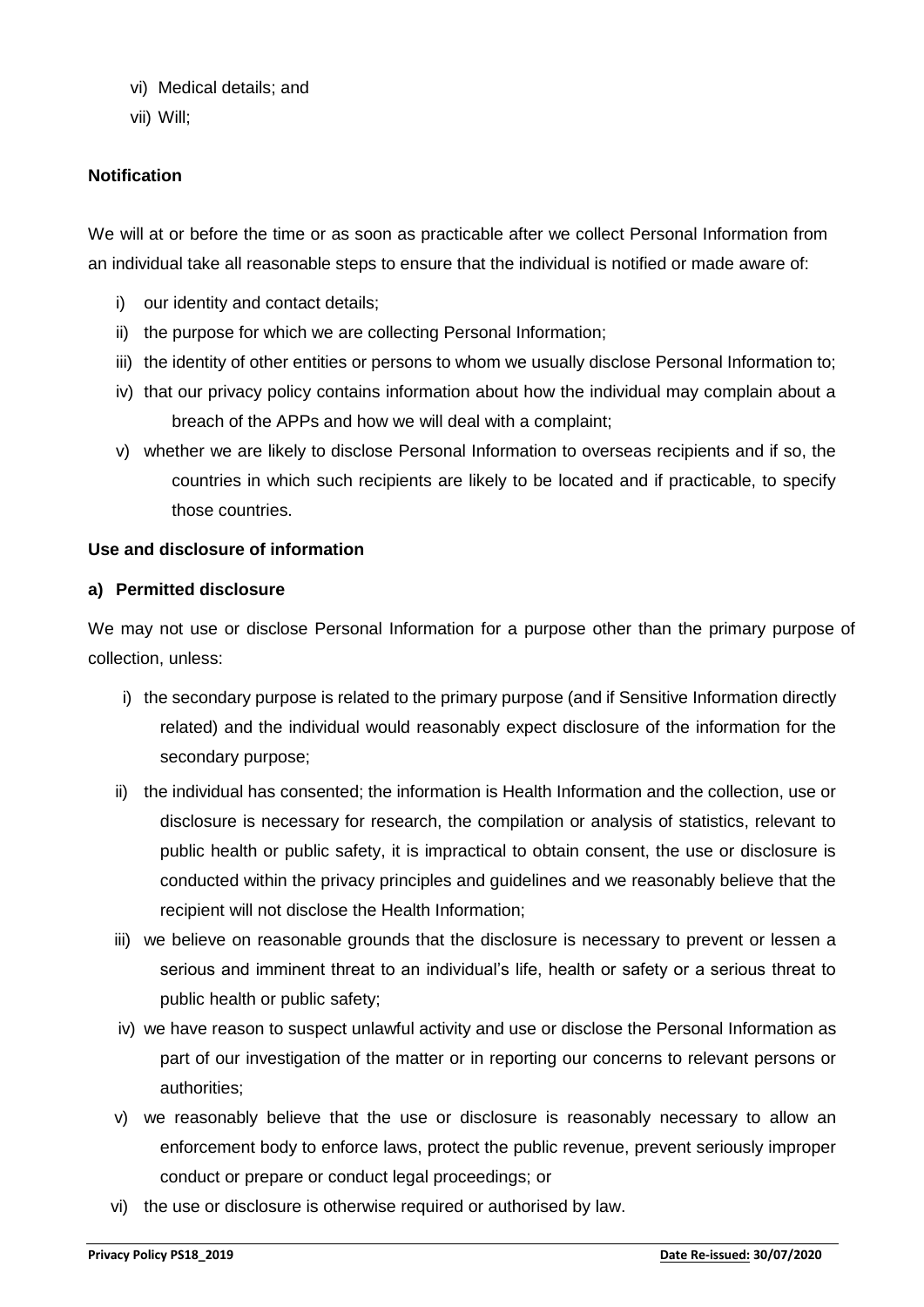If we receive Personal Information from an individual that we have not solicited, we will, if it is lawful and reasonable to do so, destroy or de-identify the information as soon as practicable.

## **b) Cross border disclosure**

We will not disclose an individual's Personal Information to an overseas recipient. If we do, we will take all steps that are reasonable in the circumstances to ensure that the overseas recipient does not breach the Australian Privacy Principles, unless:

- i) the overseas recipient is subject to laws similar to the Australian Privacy Principles and the individual has mechanisms to take action against the overseas recipient;
- ii) we reasonably believe the disclosure is necessary or authorised by Australian Law; or
- iii) the individual has provided express consent to the disclosure.

## **c) Disclosure of Health Information**

We may disclose Health Information about an individual to a person who is responsible for the individual if:

- i) the individual is incapable of giving consent or communicating consent;
- ii) the service manager is satisfied that either the disclosure is necessary to provide appropriate care or treatment or is made for compassionate reasons or is necessary for the purposes of undertaking a quality review of our services (and the disclosure is limited to the extent reasonable and necessary for this purpose); and
- iii) the disclosure is not contrary to any wish previously expressed by the individual of which the service manager is aware, or of which the service manager could reasonably be expected to be aware and the disclosure is limited to the extent reasonable and necessary for providing care or treatment.

A person responsible is a parent, a child or sibling, a spouse, a relative, a member of the individual's household, a guardian, an enduring power of attorney, a person who has an intimate personal relationship with the individual, or a person nominated by the individual to be contacted in case of emergency, provided they are at least 18 years of age.

## **7 ACCESS**

You have a right to request that we provide you access to the Personal Information we hold about you (and we shall make all reasonable attempts to grant that access) unless providing access:

- i) is frivolous or vexatious;
- ii) poses a serious threat to the life or health of any individual;
- iii) unreasonably impacts upon the privacy of other individuals;
- iv) jeopardises existing or anticipated legal proceedings;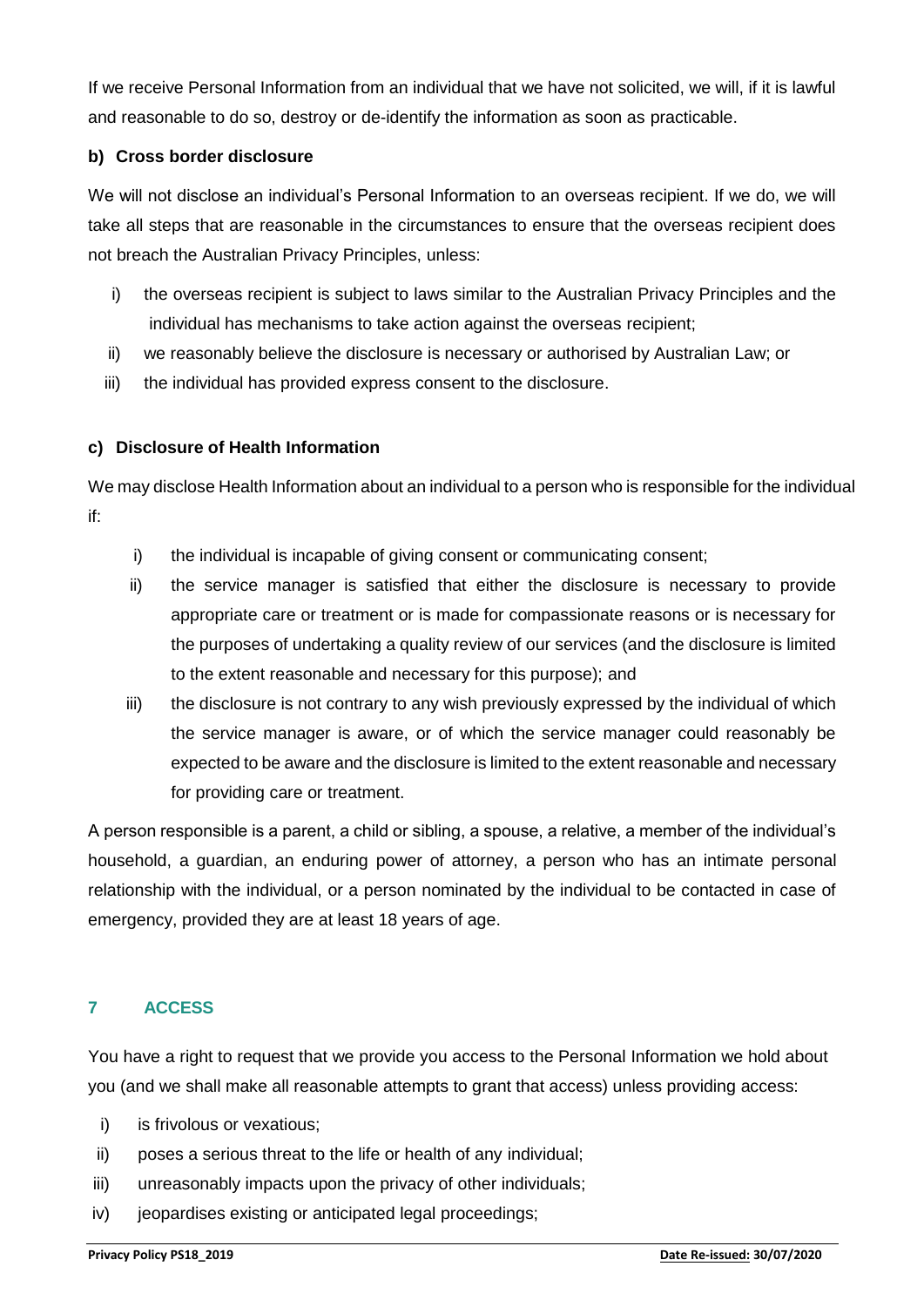- v) prejudices negotiations between the individual and us;
- vi) be unlawful or would be likely to prejudice an investigation of possible unlawful activity;
- vii) an enforcement body performing a lawful security function asks us not to provide access to the information; or
- viii) giving access would reveal information we hold about a commercially sensitive decision making process.

#### **Requesting access**

Requests for access to information can be made orally or in writing and addressed to the service manager of the relevant service. We will respond to each request within a reasonable time.

#### **Declining access**

An individual's identity should be established prior to allowing access to the requested information. If unsatisfied with the individual's identity or access is requested from an unauthorised party, we can decline access to the information.

We can also decline access to information if:

- i) there is a serious threat to life, health, or harm of any individual;
- ii) the privacy of others may be affected;
- iii) the request is frivolous or vexatious;
- iv) the information relates to existing or anticipated legal proceedings; or
- v) the access would be unlawful.

We will provide in writing the reasons for declining access to the requested information.

#### **Granting access**

On request (and after determining an individual's right to access the information) we should provide access to Personal Information.

#### **Charges**

If we charge for providing access to Personal Information, those charges will not be excessive.

## **8 PERSONAL INFORMATION QUALITY**

We aim to ensure that the Personal Information we hold is accurate, complete and up-to-date. Please contact us if any of the Personal Information you have provided to us has changed. Please also contact us if you believe that the information we have about you is not accurate, complete or up-todate, or wish to change any aspect of the information we hold.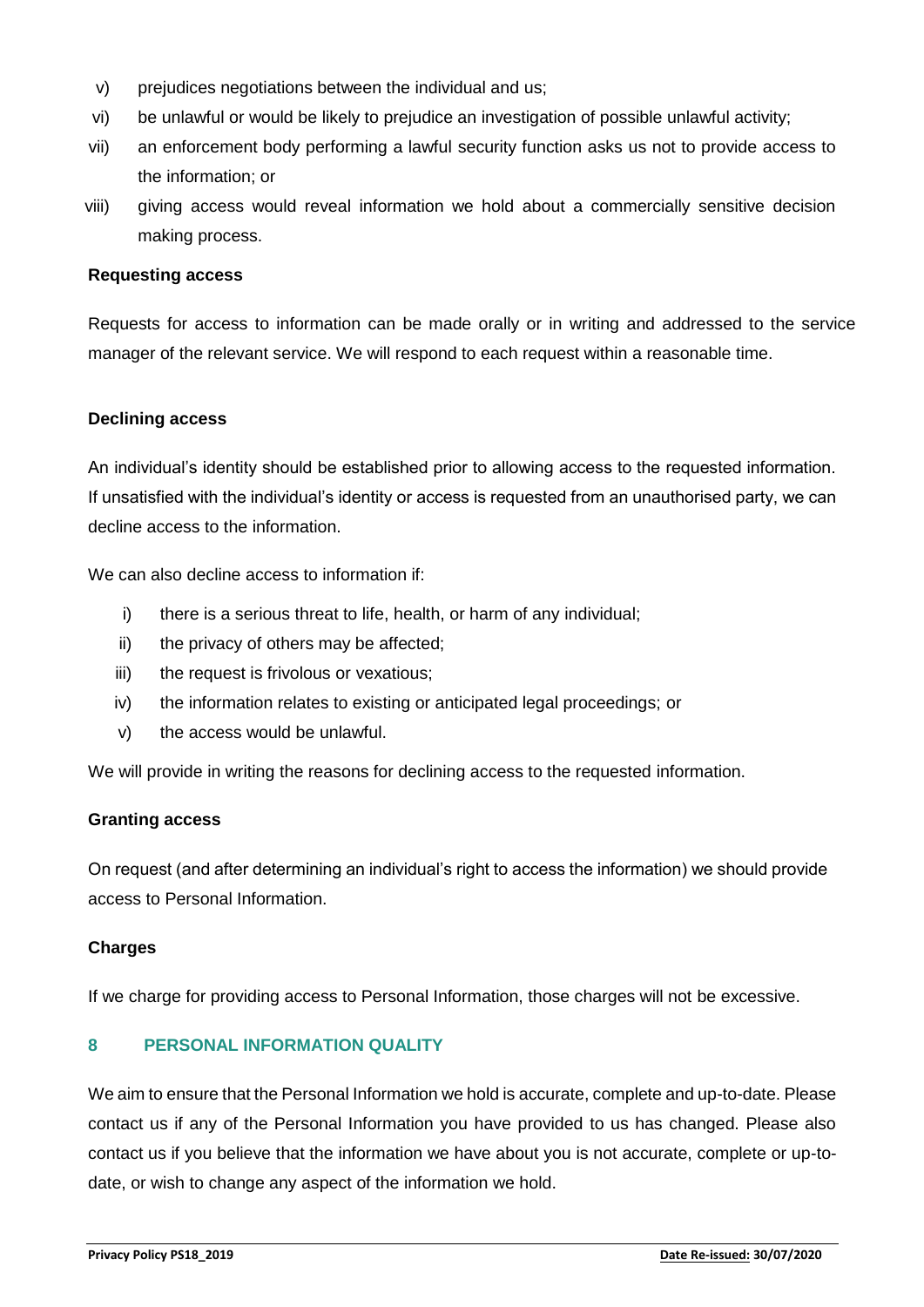## **9 CORRECTION**

If an individual establishes the Personal Information held about them is inaccurate, incomplete, outof-date, irrelevant or misleading we must take reasonable steps to correct the information.

If we refuse to correct the Personal Information as requested by the individual, we will give the individual written notice that sets out:

- i) the reasons for the refusal, except to the extent that it would be unreasonable to refuse;
- ii) the mechanisms available to complain about the refusal; and
- iii) any other matter prescribed by the regulations.

If we disagree with an individual about whether information is accurate, complete and up-to-date, and the individual asks us to associate with the information a statement claiming that the information is inaccurate, incomplete, out-of-date, irrelevant or misleading we must take reasonable steps to do so.

## **10 DIRECT MARKETING**

#### **Personal Information**

We will not use or disclose Personal Information about an individual for the purposes of direct marketing, unless the information is collected directly from you and:

- i) you would reasonably expect us to use or disclose your Personal Information for the purpose of direct marketing; and
- ii) we have provided you a means to 'opt-out' and you have not opted out.

#### **Sensitive Information**

We will not use or disclose Sensitive Information about an individual for the purposes of direct marketing, unless the individual has consented to the information being used for direct marketing.

#### **An individual's rights in relation to direct marketing activities**

If we use information for the purposes of direct marketing the individual may:

- i) ask us not to provide direct marketing communications to them;
- ii) ask us not to disclose or use the information;
- iii) ask us to provide the source of the information.

## **11 PERSONAL INFORMATION SECURITY**

We are committed to keeping secure the Personal Information you provide to us. We will take all reasonable steps to ensure the Personal Information we hold is protected from misuse, interference, loss, from unauthorised access, modification or disclosure.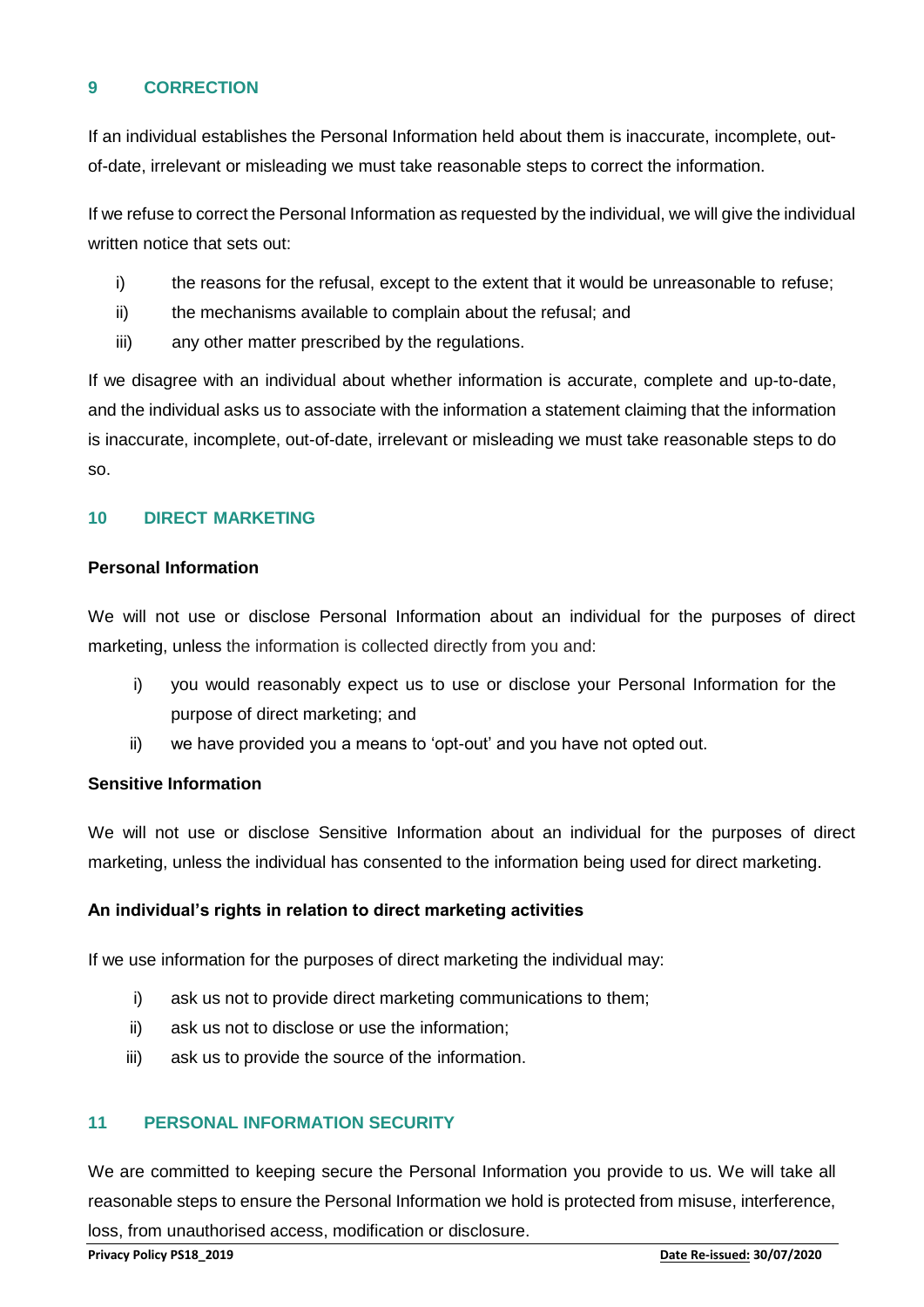#### **Information of a Client or Resident**

- i) We must keep the records of a client or resident in a secure storage area, where records are stored electronically access controls are in place to prevent unauthorised access.
- ii) If the records are being carried while providing care only the staff member carrying the records will have access to them.
- iii) Records of previous clients and residents and earlier unused volumes of current clients or residents shall be archived and stored in a locked service away from general use.
- iv) Only health professionals attending to the care of a client or resident are to have access to information of the client or resident. All records shall only be used for the purpose it was intended.
- v) A client or resident, or their representatives shall be provided access to records as requested and after consultation with the service manager. At these times, a qualified staff member is to remain with a client or resident or representative to facilitate the answering of any questions raised.
- vi) Details of a client or resident are not to be provided over the phone, unless the staff member is sure of the person making the inquiry. If in doubt, consult the service manager.
- vii) No staff shall make any statement about the condition or treatment of a client or resident to any person not involved in the care except to the immediate family or representative of the client or resident and then only after consultation with the service manager.
- viii) All staff must be discreet with their comments at all times, protecting and respecting the privacy, dignity and confidentiality of all clients and residents.
- ix) Handovers shall be conducted in a private and confidential manner.

#### **Security measures**

Our security measures include, but are not limited to:

- (i) training our staff on their obligations with respect to Personal Information;
- (ii) use of passwords when accessing our data storage system; and
- (iii) the use of firewalls, intrusion detection and virus scanning tools to protect against unauthorised interference and access.

This applies to staff (including contracted staff) who are required to have up-to-date virus protection software and firewalls installed on any device used to access documents containing Personal Information.

Contractors working on our behalf are required to:

- (i) comply with the Australian Privacy Principles;
- (ii) have up-to-date virus protection software and firewalls installed on any device used to access documents containing Personal Information;
- (iii) notify us of any actual or potential breaches of security;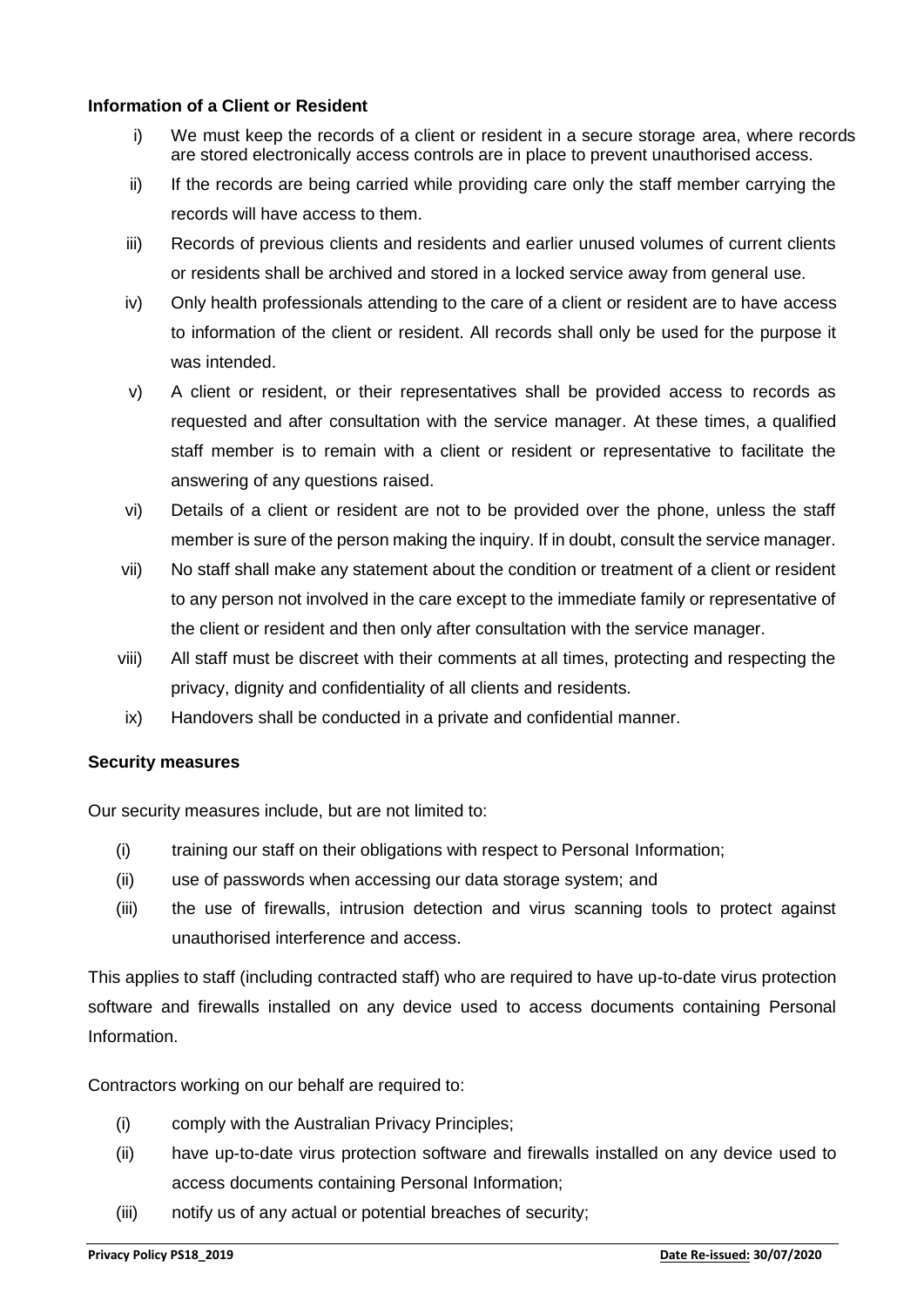(iv) indemnify us in relation to any loss suffered by a breach.

We will, as soon as practicable and in accordance with the law, destroy or de-identify any Personal Information that is no longer required for our functions.

## **12 MEDIA**

No member of staff shall make any statement to the press, radio or television station or to any reporter for the media. If a staff member is approached to make a statement or comment, they must refer the person to the CEO.

## **13 GRIEVANCE PROCEDURE**

#### **How to make a complaint**

If you wish to make a complaint about the way we have managed your Personal Information you may make that complaint verbally or in writing by setting out the details of your complaint to any of the following:

## **(a) The CEO**

Phone: (02) 9764 7800 Email: [columbia@cnh.com.au](mailto:columbia@cnh.com.au)

Alternatively, complaints may also be referred to a number of services as set out below:

#### **(b) Office of the Australian Information Commissioner**

Office of the Australian Information Commissioner receives complaints under the Act. Complaints can be made:

Online:<http://www.oaic.gov.au/privacy/making-a-privacy-complaint>

By phone: on 1300 363 992

By fax: on +61 2 9284 9666 By email: enquiries@oaic.gov.au

In writing:

Address your letter to the Australian Information Commissioner at the:

Office of the Australian Information Commissioner GPO Box 5218 Sydney NSW 2001 OR Office of the Australian Information Commissioner GPO Box 2999 Canberra ACT 2601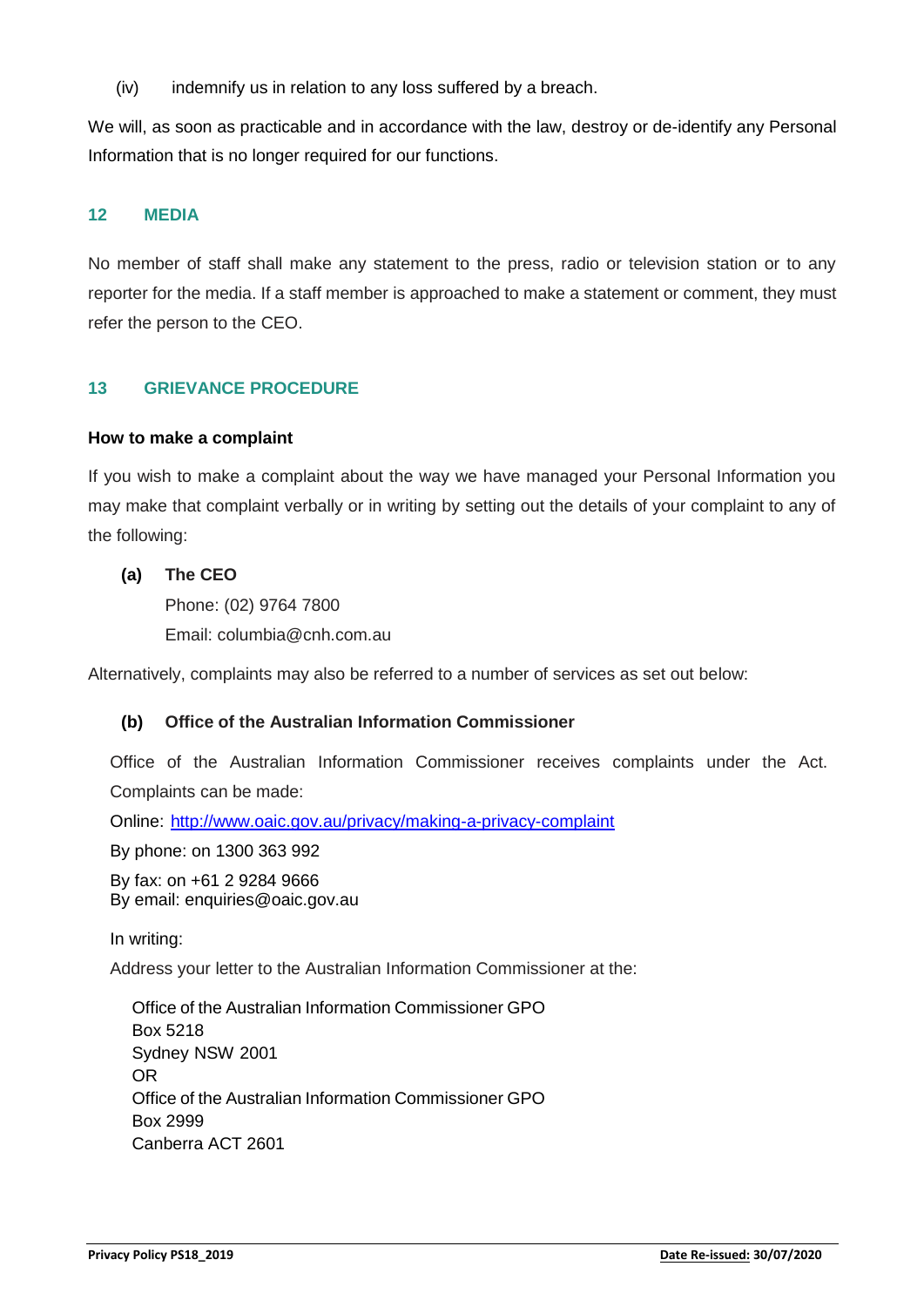## **(c) Aged Care Complaints Commissioner**

The Aged Care Complaints Commissioner operates within the Department of Social Services receives complaints under the Act. Complaints can be made:

Online:<https://www.agedcarecomplaints.gov.au/internet/accc/publishing.nsf/Content/Home>

By phone: on 1800 550 552.

Or if you need an interpreter you can phone the Translating and Interpretation Service on 131 450 and ask them to put you through to the Aged Care Complaints Commissioner on 1800 550 552.

For hearing or speech impaired TTY users phone 1800 555 677 then ask for 1800 550 552. For Speak and Listen users phone 1800 555 727 then ask for 1800 550 552.

For Internet relay users connect to<https://internet-relay.nrscall.gov.au/> and enter 1800 550 552.

In writing:

Address your letter to the Aged Care Complaints Commissioner at

the: Aged Care Complaints Commissioner GPO Box 9848 SYDNEY NSW 2000

## **How we will deal with your complaint**

The complaint will be investigated by us in accordance with our internal procedures and processes.

The complainant may be invited to participate in a conference by the staff member conducting the investigation. At the discretion of the Facility Service Manager other interested parties may also be invited to participate in the conference to discuss the nature of the complaint and attempt to resolve it. This may include the presence or participation of a support person or advocate for the complainant.

The complainant will be provided with a response to their complaint within a reasonable timeframe after completion of any investigation. This response will be in writing and will include the outcome of the investigation, any proposed action and details of the right to lodge a complaint with any relevant external organisations.

## **14 PRIVACY OFFICER**

We have appointed a Privacy Officer to manage and administer all matters relating to protecting the privacy of individual's Personal Information.